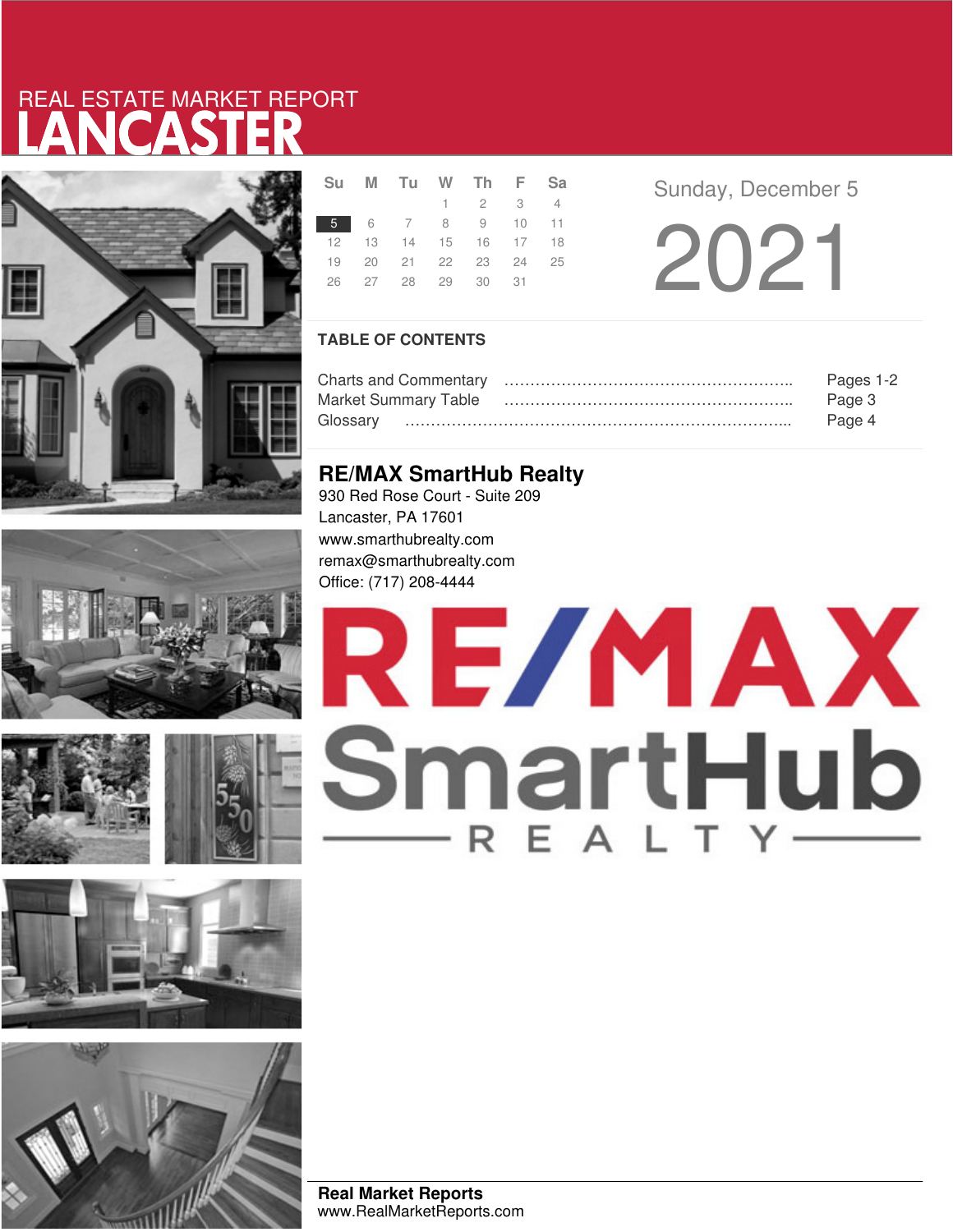

Sunday, December 5, 2021

RE/MAX SmartHub Realty remax@smarthubrealty.com

Office: (717) 208-4444

at the real estate market. Currently there are 684 sales pending in the market overall, leaving 410 listings still for sale. The resulting pending ratio is 62.5% (684 divided by 1,094). So you might be asking yourself, that's great... but what exactly does it mean? I'm glad you asked! *Let's take a look*

The pending ratio indicates the supply & demand of the market. Specifically, a high ratio means that listings are in demand and quickly going to contract. Alternatively, a low ratio means there are not enough qualified buyers for the existing supply.

**"Current inventory is described as very active."**

Taking a closer look, we notice that the \$200K - \$250K price range has a relatively large number of contracts pending sale.

We also notice that the \$700K + price range has a relatively large inventory of properties for sale at 59 listings. The average list price (or asking price) for all properties in this market is \$458,414.





A total of 3536 contracts have closed in the last 6 months with an average sold price of \$300,568. Breaking it down, we notice that the \$200K - \$250K price range contains the highest number of sold listings.

Alternatively, a total of 502 listings have failed to sell in that same period of time. Listings may fail to sell for many reasons such as being priced too high, having been inadequately marketed, the property was in poor condition, or perhaps the owner had second thoughts about selling at this particular time. The \$150K - \$200K price range has the highest number of off-market listings at 70 properties.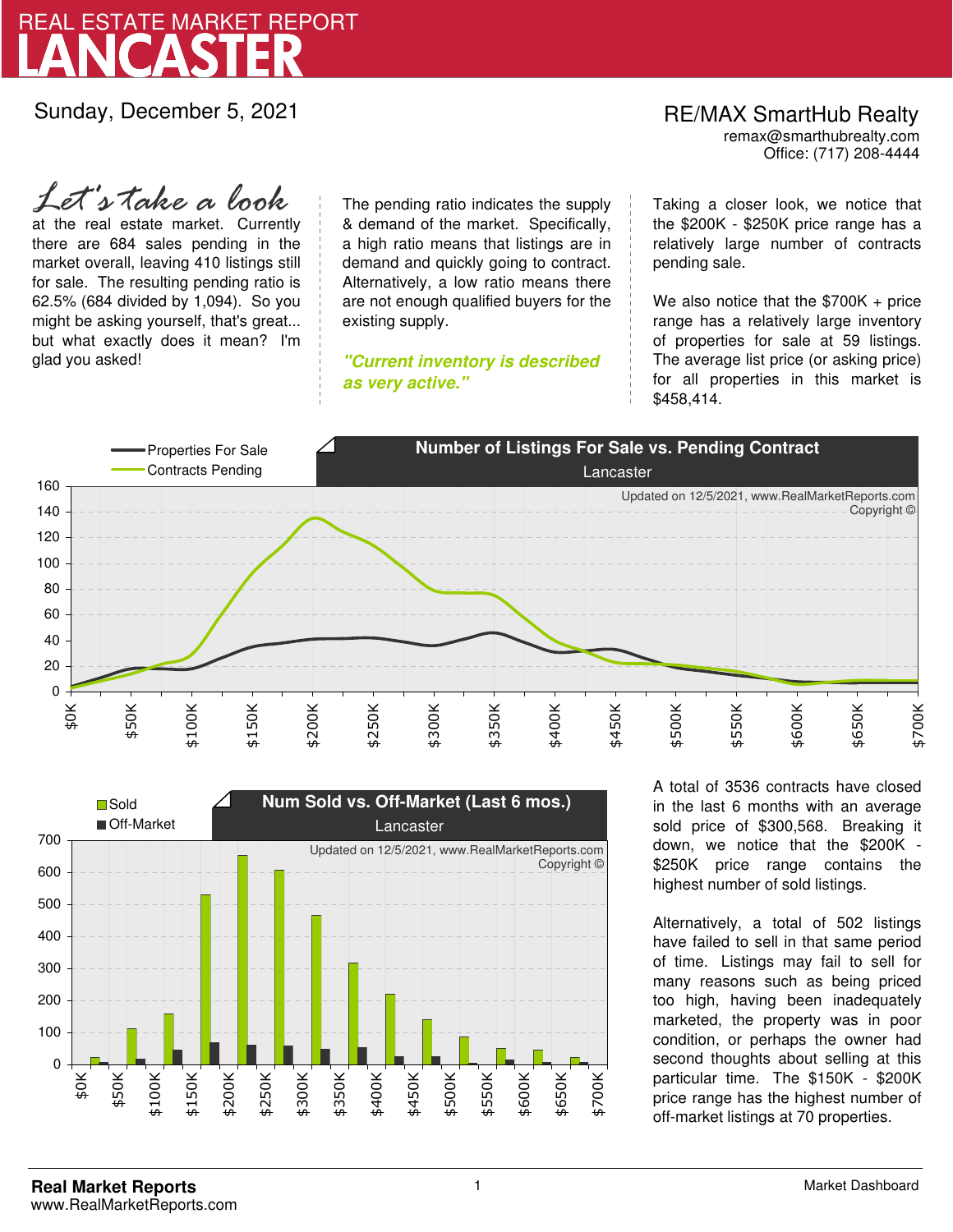# LANCASTER REAL ESTATE MARKET REPORT

Sunday, December 5, 2021

## RE/MAX SmartHub Realty remax@smarthubrealty.com

Office: (717) 208-4444

Looking at the chart to the right, you might be wondering why average days on market (DOM) is important. This is a useful measurement because it can help us to determine whether we are in a buyer's market (indicated by high DOM), or a seller's market (indicated by low DOM). Active listings (properties for sale) have been on the market for an average of 151 days.

Analysis of sold properties for the last six months reveals an average sold price of \$300,568 and 17 days on market. Notice that properties in the \$200K - \$250K price range have sold quickest over the last six months.

The recent history of sales can be seen in the two charts below. The average sold price for the last 30 days was \$302,380 with an average DOM of 15 days.

Since the recent DOM is less than the average DOM for the last 6 months, it is a positive indicator for demand. It is always important to realize that real estate markets can fluctuate due to many factors, including shifting interest rates, the economy, or seasonal changes.



# **"The average list-to-sales ratio for this area is 101.6%."**

Ratios are simple ways to express the difference between two values such as list price and sold price. In our case, we typically use the list-to-sale ratio to determine the percentage of the final list price that the buyer ultimately paid. It is a very common method to help buyers decide how much to offer on a property.

Analysis of the absorption rate indicates an inventory of 0.7 months based on the last 6 months of sales. This estimate is often used to determine how long it would take to sell off the current inventory of properties if all conditions remained the same. It is significant to mention that this estimate does not take into consideration any additional properties that will come onto the market in the future.



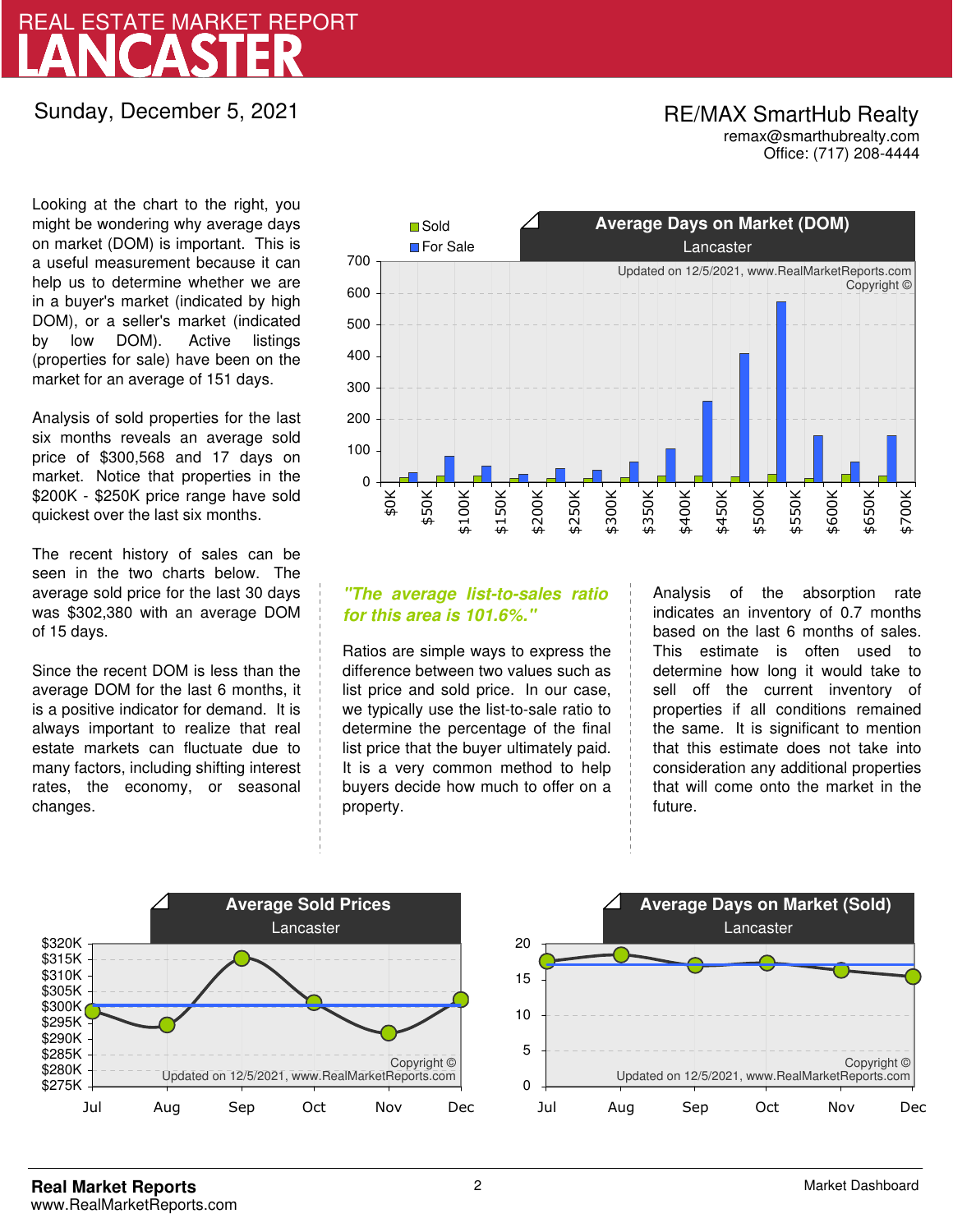# LANCASTER REAL ESTATE MARKET REPORT

Sunday, December 5, 2021

# RE/MAX SmartHub Realty

Office: (717) 208-4444 remax@smarthubrealty.com

|                                    |                    | <b>Contracts Pending [2]</b> |            |                   | Off-Market in the Last 6 Months [3] |                               |              |              |            |                   | <b>Absorption Rate</b> |                   |  |              |      |
|------------------------------------|--------------------|------------------------------|------------|-------------------|-------------------------------------|-------------------------------|--------------|--------------|------------|-------------------|------------------------|-------------------|--|--------------|------|
|                                    |                    | For Sale <sup>[1]</sup>      |            |                   |                                     | Sold in the Last 6 Months [4] |              |              |            |                   |                        |                   |  |              |      |
|                                    | <b>Price Range</b> | Total                        | Avg        | Avg               | Total                               | Pending                       | <b>Total</b> | <b>Total</b> | Avg        | Avg Orig          | Avg                    | Avg               |  | List to      | Mos. |
| Min.                               | Max.               | <b>Num</b>                   | <b>DOM</b> | <b>List Price</b> | <b>Num</b>                          | Ratio                         | <b>Num</b>   | <b>Num</b>   | <b>DOM</b> | <b>List Price</b> | <b>List Price</b>      | <b>Sold Price</b> |  | <b>Sales</b> |      |
| \$0                                | \$49,999           | 4                            | 30         | \$24,350          | 3                                   | 42.9%                         | 8            | 23           | 17         | \$34,588          | \$34,136               | \$33,435          |  | 97.9%        | 1.0  |
| \$50,000                           | \$99,999           | 18                           | 84         | \$80,851          | 14                                  | 43.8%                         | 19           | 114          | 21         | \$83,460          | \$81,905               | \$78,002          |  | 95.2%        | 0.9  |
| \$100,000                          | \$149,999          | 18                           | 52         | \$125,650         | 29                                  | 61.7%                         | 46           | 160          | 20         | \$135,648         | \$133,511              | \$129,349         |  | 96.9%        | 0.7  |
| \$150,000                          | \$199,999          | 35                           | 25         | \$175,773         | 92                                  | 72.4%                         | 70           | 532          | 13         | \$174,127         | \$175,198              | \$176,131         |  | 100.5%       | 0.4  |
| \$200,000                          | \$249,999          | 41                           | 44         | \$227,844         | 135                                 | 76.7%                         | 63           | 655          | 12         | \$218,091         | \$220,795              | \$223,450         |  | 101.2%       | 0.4  |
| \$250,000                          | \$299,999          | 42                           | 39         | \$275,160         | 114                                 | 73.1%                         | 59           | 608          | 13         | \$268,867         | \$268,190              | \$272,421         |  | 101.6%       | 0.4  |
| \$300,000                          | \$349,999          | 36                           | 64         | \$328,747         | 79                                  | 68.7%                         | 50           | 467          | 16         | \$307,609         | \$312,935              | \$320,442         |  | 102.4%       | 0.5  |
| \$350,000                          | \$399,999          | 46                           | 108        | \$381,918         | 75                                  | 62.0%                         | 53           | 318          | 22         | \$355,192         | \$361,139              | \$370,611         |  | 102.6%       | 0.9  |
| \$400,000                          | \$449,999          | 31                           | 257        | \$428,392         | 40                                  | 56.3%                         | 26           | 221          | 21         | \$404,239         | \$409,431              | \$420,976         |  | 102.8%       | 0.8  |
| \$450,000                          | \$499,999          | 33                           | 408        | \$477,787         | 23                                  | 41.1%                         | 27           | 140          | 17         | \$458,227         | \$463,305              | \$469,577         |  | 101.4%       | 1.4  |
| \$500,000                          | \$549,999          | 19                           | 574        | \$522,136         | 21                                  | 52.5%                         | 6            | 88           | 25         | \$500,407         | \$508,104              | \$518,361         |  | 102.0%       | 1.3  |
| \$550,000                          | \$599,999          | 13                           | 149        | \$576,428         | 16                                  | 55.2%                         | 16           | 51           | 14         | \$566,547         | \$569,102              | \$573,298         |  | 100.7%       | 1.5  |
| \$600,000                          | \$649,999          | 8                            | 64         | \$630,913         | 6                                   | 42.9%                         | 8            | 46           | 27         | \$612,888         | \$618,694              | \$622,873         |  | 100.7%       | 1.0  |
| \$650,000                          | \$699,999          | $\overline{7}$               | 148        | \$683,113         | 9                                   | 56.3%                         | 8            | 22           | 20         | \$675,060         | \$671,224              | \$667,442         |  | 99.4%        | 1.9  |
| \$700,000                          | $\ddot{}$          | 59                           | 202        | \$1,210,025       | 28                                  | 32.2%                         | 43           | 91           | 67         | \$868,507         | \$888,704              | \$904,298         |  | 101.8%       | 3.9  |
| <b>Market Summary &gt;&gt;&gt;</b> |                    | 410                          | 151        | \$458,414         | 684                                 | 62.5%                         | 502          | 3,536        | 17         | \$293,007         | \$295,966              | \$300,568         |  | 101.6%       | 0.7  |

Status = [1] ACT; [2] PND; [3] WTH, EXP, CNL; [4] CLS

CountyOrParish = Lancaster

PropertyType = Residential

1

Date Range = 06/06/2021 to 12/05/2021 Data believed to be accurate but not guaranteed.